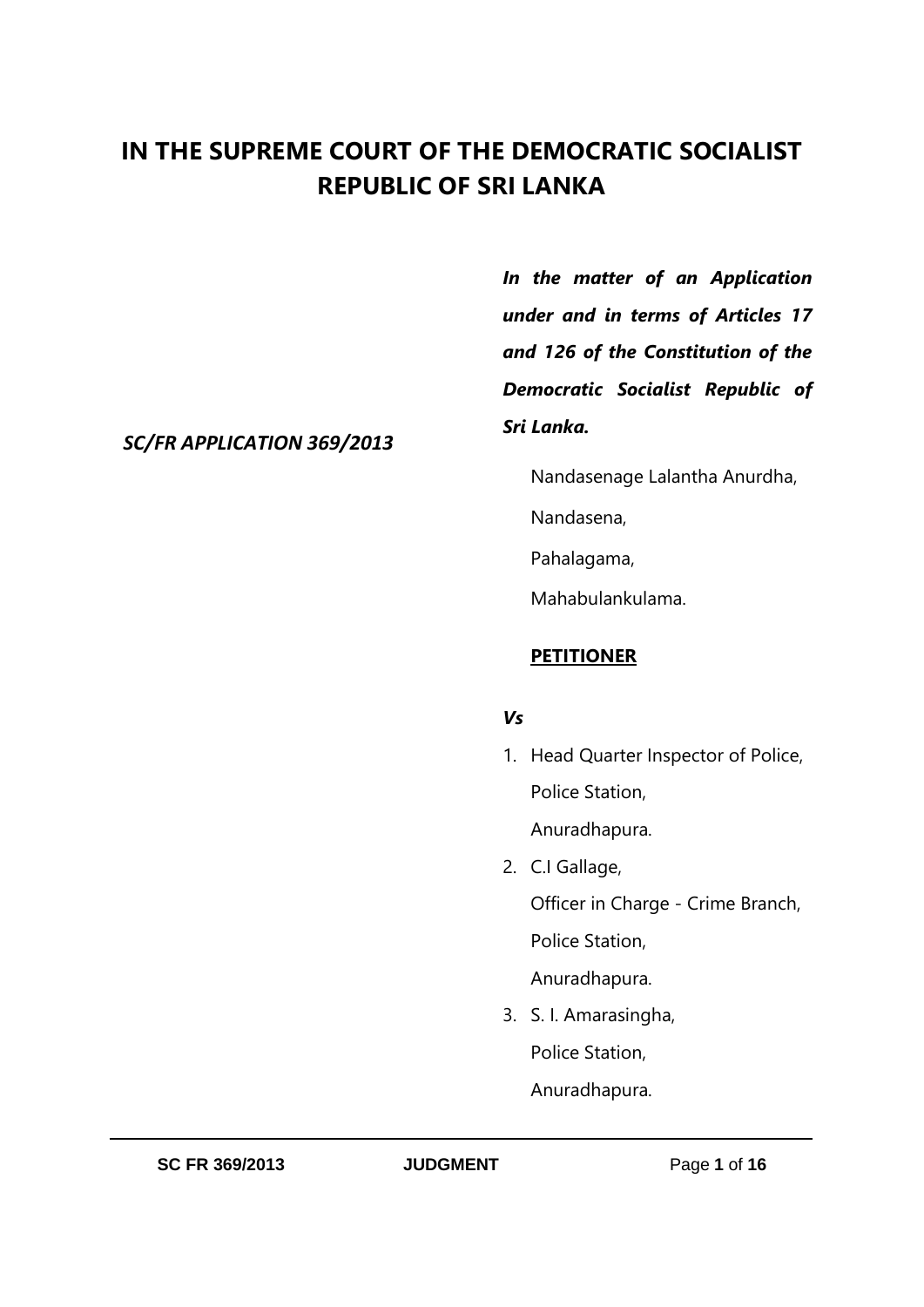- 4. P.C. Dias, Police Station, Anuradhapura.
- 5. Inspector General of Police, Police Headquarters, Colombo 01.
- 6. Hon. Attorney General, Attorney –General's Department, Colombo 12. **RESPONDENTS**

**BEFORE : B.P. ALUWIHARE, PC, J. MURDU N.B. FERNANDO, PC, J. and S. THURAIRAJA, PC, J.**

**COUNSEL :** Thanuka Nandasiri for the Petitioner. Sadamal Rajapaksha for the 2<sup>nd</sup> and 3<sup>rd</sup> Respondents. Yuresha De Silva, SSC for the 5<sup>th</sup> and 6<sup>th</sup> Respondents

**ARGUED ON** : 29<sup>th</sup> June 2020.

**WRITTEN SUBMISSIONS:** Petitioner on 16<sup>th</sup> July 2020

**DECIDED ON :** 22nd October 2020.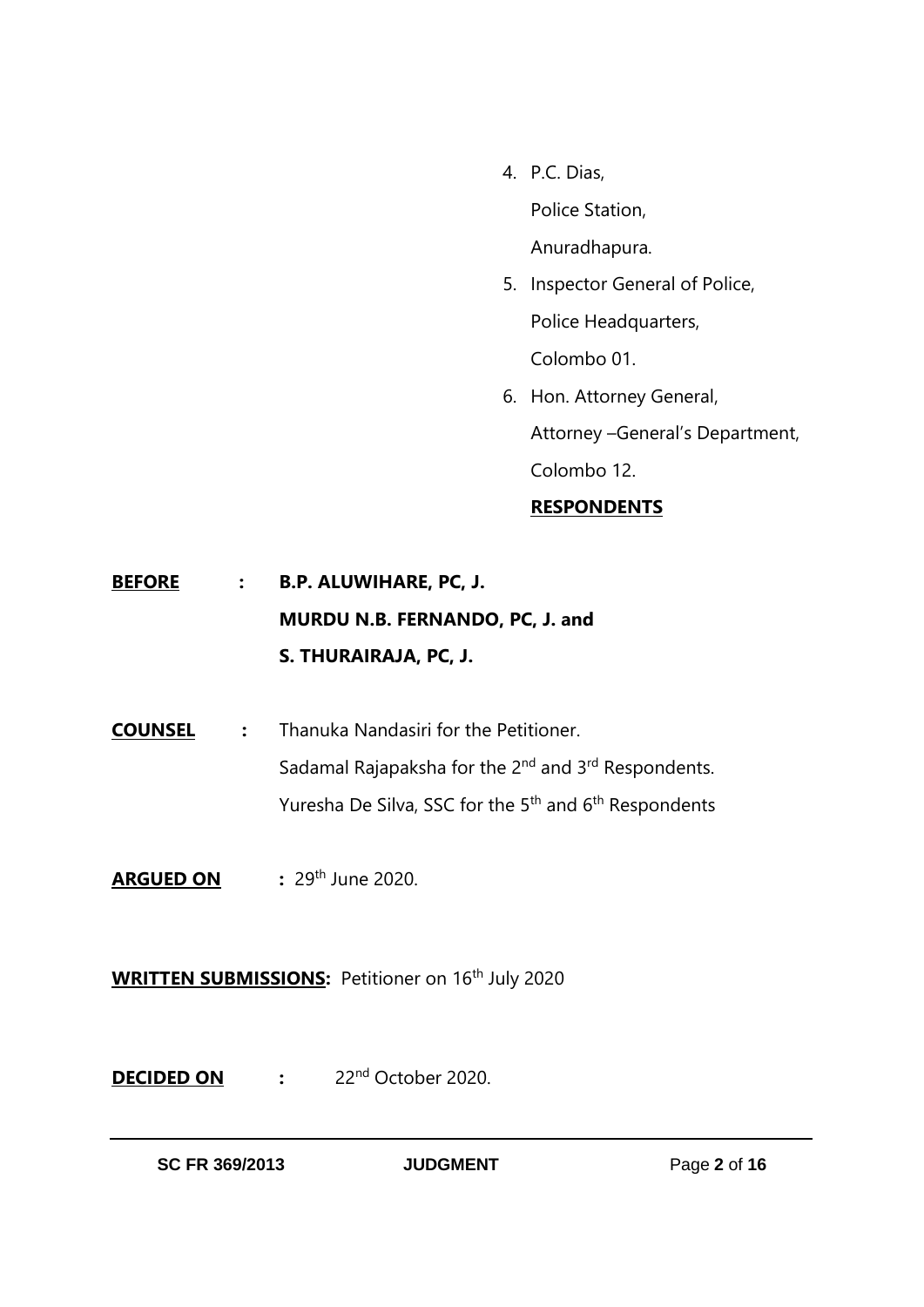#### **S. THURAIRAJA, PC, J.**

Nandasenage Lalantha Anurdha Nandasena (Hereinafter sometimes referred to as the Petitioner) claims that he was arrested on the 25<sup>th</sup> of September 2013 by the 2<sup>nd</sup> and 3<sup>rd</sup> Respondent. He states that thereafter he was hung on the rear door of the police jeep and assaulted by the  $3<sup>rd</sup>$  Respondent,  $4<sup>th</sup>$  Respondent and 4 other police Officers. The assault resulted in a fracture of his left hand and losing consciousness. When the Petitioner subsequently regained consciousness he noticed that he was at a Ayurvedic centre in Wijayapura. Thereafter he was taken to the Anuradhapura Police Station and was kept in a room adjacent to the Crime Branch. The Petitioner states that while detained in the police station, he was subjected to torture by police officers attached to the Anuradhapura Police Station including the  $1<sup>st</sup> - 4<sup>th</sup>$  Respondents (1<sup>st</sup> Respondent is the Headquarter Inspector of Police of the Anuradhapura Police station,  $2^{nd}$  Respondent is the OIC – Crime Branch of the Anuradhapura Police station, 3rd Respondent is a Sub- inspector of the Anuradhapura Police station and the 4<sup>th</sup> Respondent is a Police Constable of the Anuradhapura police station.) The Petitioner states that on the following day (26/09/2013) he was taken out of the Police station by several police officers including the  $2^{nd}$ ,  $3^{rd}$  and  $4^{th}$ Respondents. The Petitioner was put into a police jeep to set out allegedly to recover the stolen goods. While in the police jeep the  $2<sup>nd</sup>$  Respondent had taken out his revolver and threatened to shoot the Petitioner if he reveals any information about the assault by them and further threatened to arrest relatives of the Petitioner if he speaks to them of said assault. The Petitioner was produced before the Magistrate Court of Anuradhapura on the 27<sup>th</sup> of September 2013 in Case No. B2797/2013.

The Respondents, particularly the 2<sup>nd</sup> and 3<sup>rd</sup> Respondent maintain that the Petitioner was arrested on the 26<sup>th</sup> of September by the 2<sup>nd</sup> Respondent. The

**SC FR 369/2013 JUDGMENT** Page **3** of **16**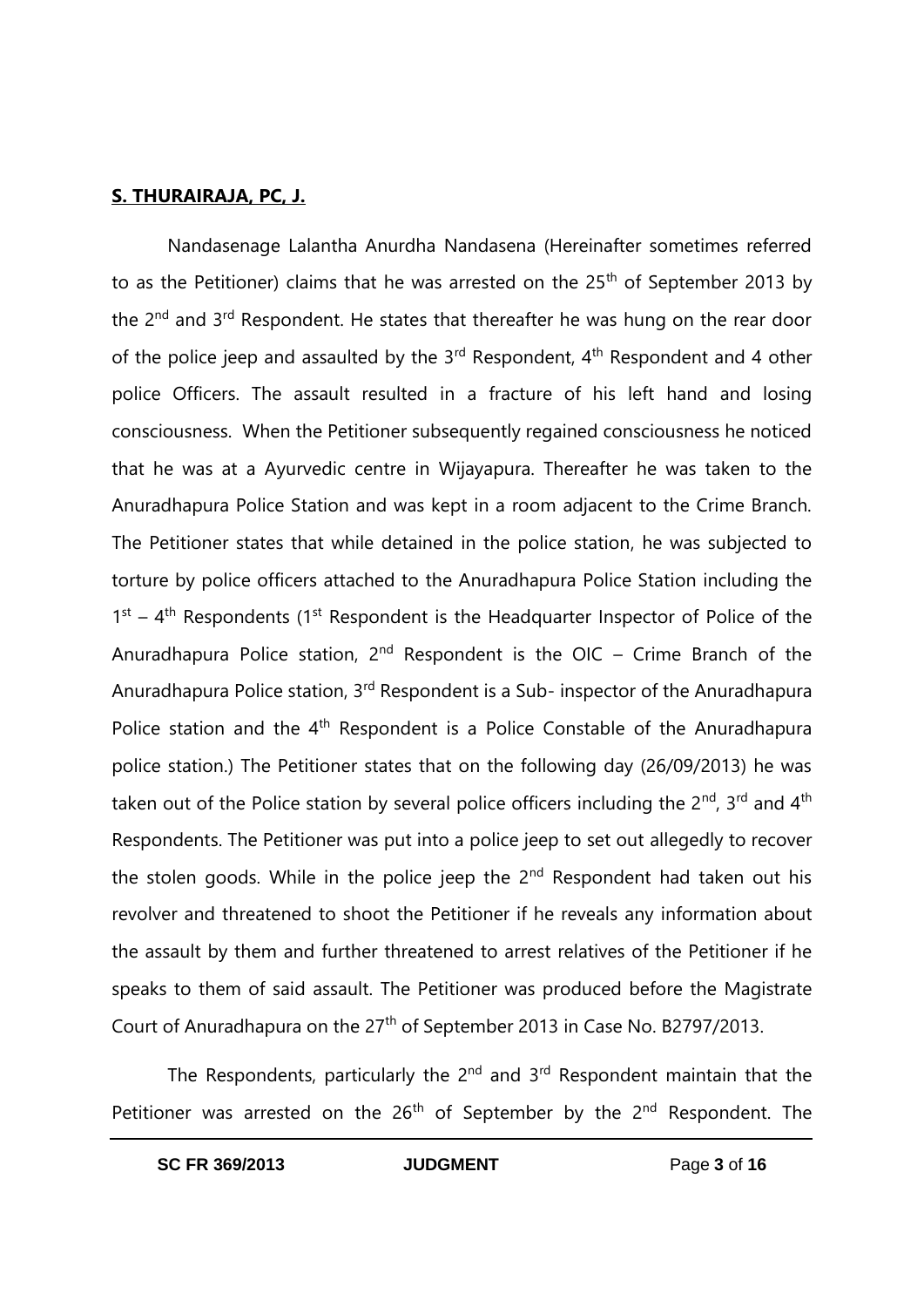Respondents further state that a complaint was made by one Magal Bandalage Gunasena on 24/08/2013 to the Anuradhapura police station stating that his house was broken into, while he and his family members were away and gold jewelry worth Rs. 120, 000/- was stolen. After an investigation, the Petitioner and two others were arrested on 26/09/2013 in connection with the theft. The Respondents maintain that as the jeep approached the main road from the junction while taking the suspects by jeep to the police station due to a steep incline the wheels skidded and this resulted in the rear doors of the jeep springing open. The Respondents assert that the Petitioner in his attempt to escape in that moment jumped out and tripped, landing heavily on his left shoulder thereby injuring himself and deny the use of any force.

The Counsel for the Petitioner informed court that he will be confining this Application to Article 11, namely torture.

The pleadings and submissions before us establish the facts that are set out below which are pertinent to this case.

While both parties acknowledge the arrest and injury on the petitioner's left shoulder, they have opposing views on how the aforementioned injury occurred. The Petitioner submits that he was arrested on the 25<sup>th</sup> of September and that he was not informed of the reasons for his arrest. He further states that he was tied up and hung on the rear door of the jeep and assaulted as a result of which he broke his left arm. The Petitioner was arrested in the Nelumkulama area and was taken to an indigenous Ayurvedic medical practitioner (Vedha mahaththaya) at Wijayapura. Taking into consideration the place the petitioner was arrested and the area where the ayurvedic dispensary is located, it seems that the police vehicle in which the Petitioner was taken for treatment travelled passing the Anuradhapura Teaching Hospital.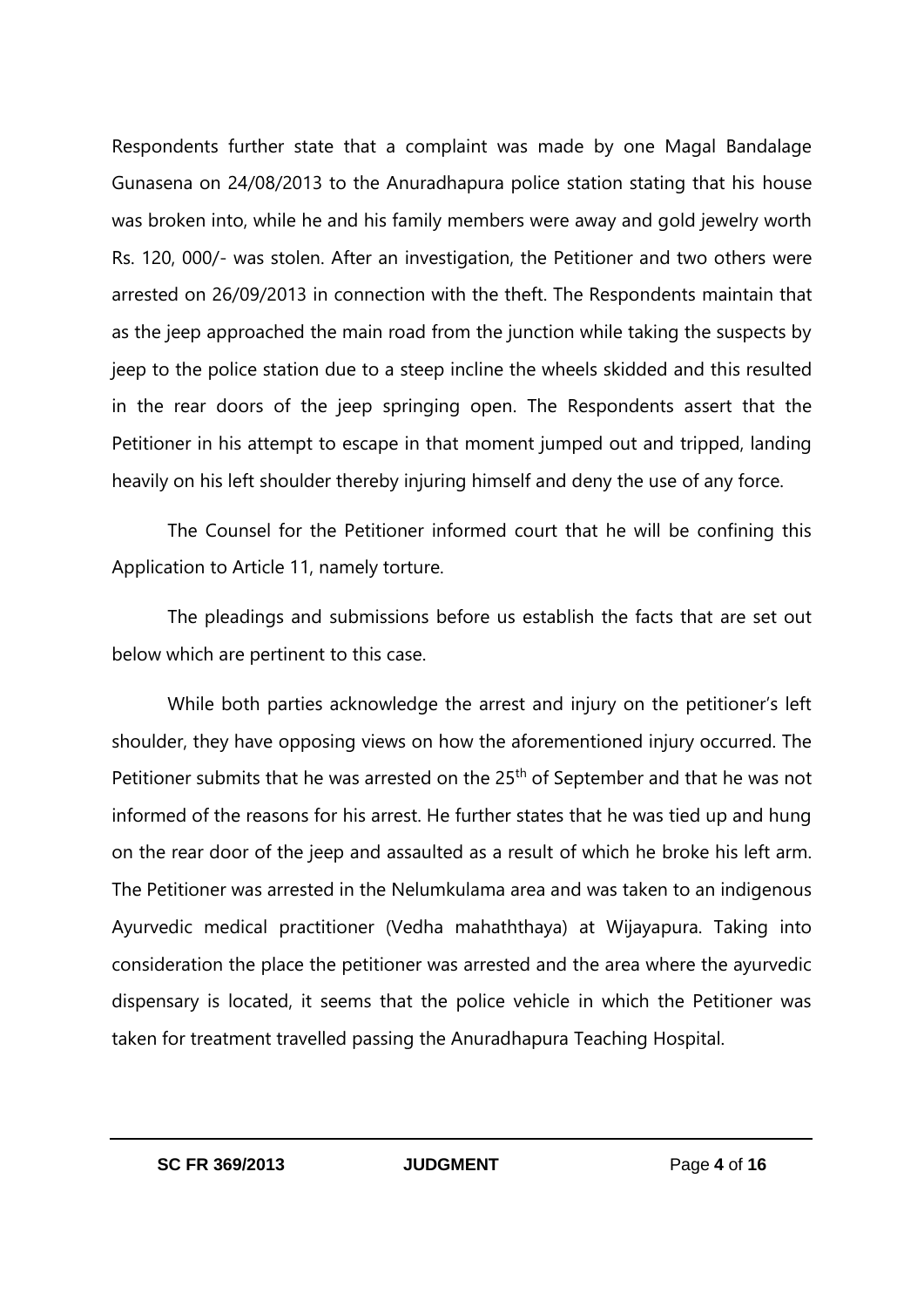The Petitioner states that he was produced before the Magistrate Court of Anuradhapura on the 27/09/2013 and at that time his Attorney – at – Law informed court that he had been assaulted by the police. The learned Magistrate cancelled the identification parade and directed that the Petitioner be admitted to the Anuradhapura Teaching Hospital for treatment. The Petitioner states that Magistrate called for a report regarding the assault however the Respondents though accepting that the Magistrate Court cancelled the identification parade and directed the Petitioner to be admitted at the Anuradhapura Teaching Hospital, they deny that a report was called for. The Petitioner was subsequently admitted to the Anuradhapura Teaching Hospital and he was released without being subjected to a medico legal examination by the Judicial Medical Officer (JMO) of the Anuradhapura Teaching Hospital.

It is evident from the information submitted to this Court by the Respondents that the police officers made entries in the relevant information books that the Petitioner received his injuries as a result of his attempt to escape. It is also further revealed that he was taken to an Ayurvedic medical practitioner.

When the Petitioner was admitted to the Anuradhapura Teaching Hospital, he had informed the doctors including the consultant of his assault by the police and they had made entries in the Bed Head Ticket (BHT). As there is no Medico Legal Report (MLR) available to us, I carefully perused the BHT and observed the following injuries; swelling, fracture of the left humerus and left wrist drop.

The Respondents submit that the petition and affidavit bear incorrect dates. According to the petition and affidavit the date mentioned is the  $24<sup>th</sup>$  of September 2013. I perused the said petition and affidavit and find that to be correct but I observed that the affidavit was sworn by the Petitioner in front of the jailer of the Anuradhapura prison. He said that the affidavit was affirmed on 10/10/2013 and it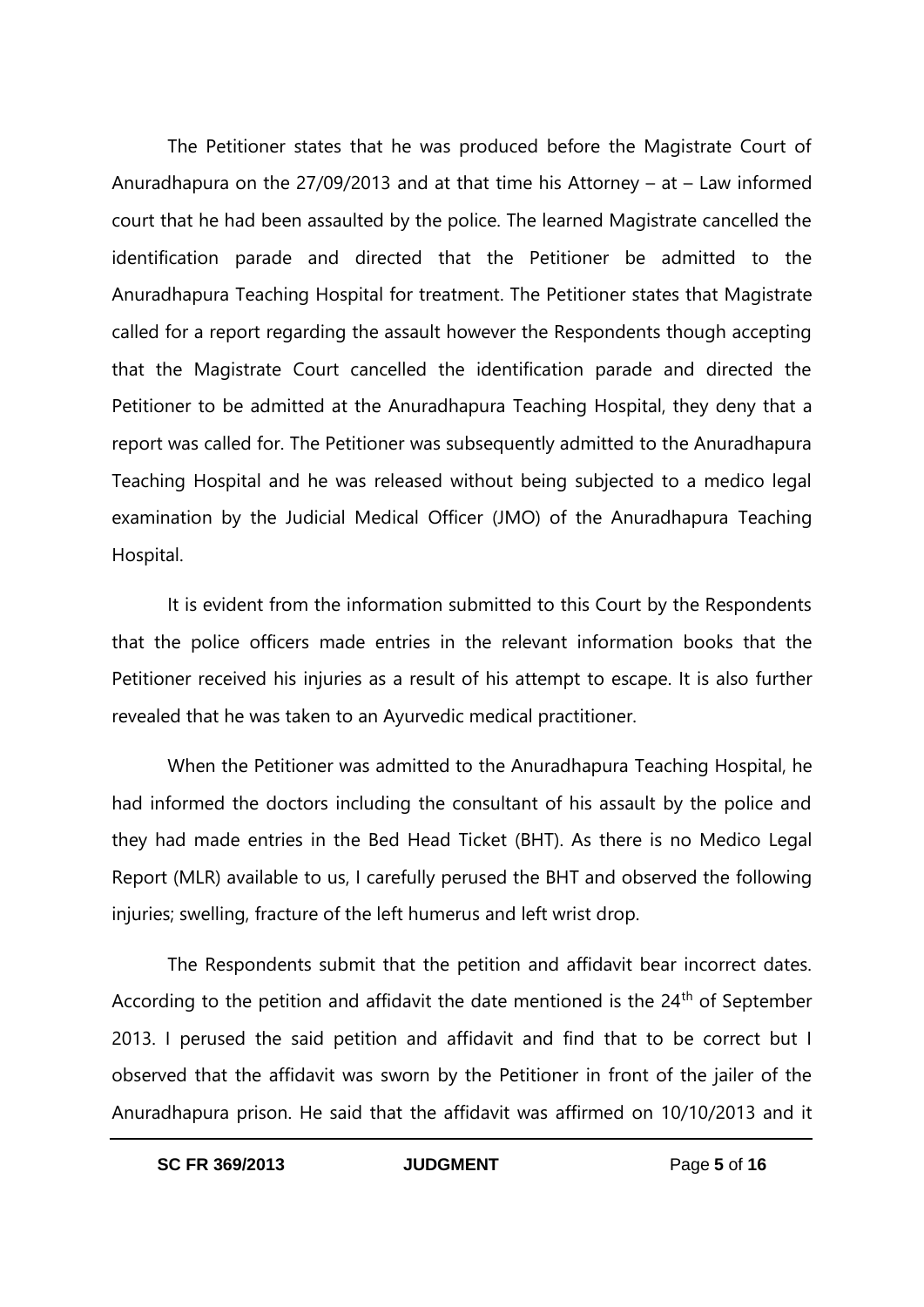was filed before the Supreme Court on the 24/10/2013. Considering the nature of this allegation I am inclined to give the Petitioner the benefit of the doubt. I presume that the affidavit was signed on the 10/10/2013. The dates mentioned in the petition and affidavit maybe a typographical error as claimed by the counsel for the Petitioner.

If we were to hypothetically accept the Respondents' version of events that the Petitioner fell off the jeep while he was trying to escape, then why did the Respondents fail to produce the Petitioner to the government hospital which they are bound to do by law.

There is no material submitted before this Court that the  $2<sup>nd</sup>$  and  $3<sup>rd</sup>$ Respondents have reported this matter to the higher authorities of the Police Department, namely the ASP and higher. The two main factors namely the escape and the injury must be brought to the attention of the higher officials (at least up to the Divisional SSP). There are a number of Departmental Orders and circulars that set out the proper manner and procedure on how a person in police custody must be treated. The relevant provisions for this matter from the Departmental Order Bearing No. A 20, the Departmental order bearing No. E 6 and the IG circular No. 2328/2011 will be reproduced for ease of reference.

Departmental Order Bearing No. A 20 states as follows;

*Responsibilities of Police and the rights of the persons under arrest-*

*Every police officer should keep in mind that a person who is under the custody of police is not in the state of a prisoner convicted and his protection should be considered in every aspect. If a person being held in the police custody made a special request on: food or bed and seat etc. special attention should be paid on such a request and the instructions of the Duty*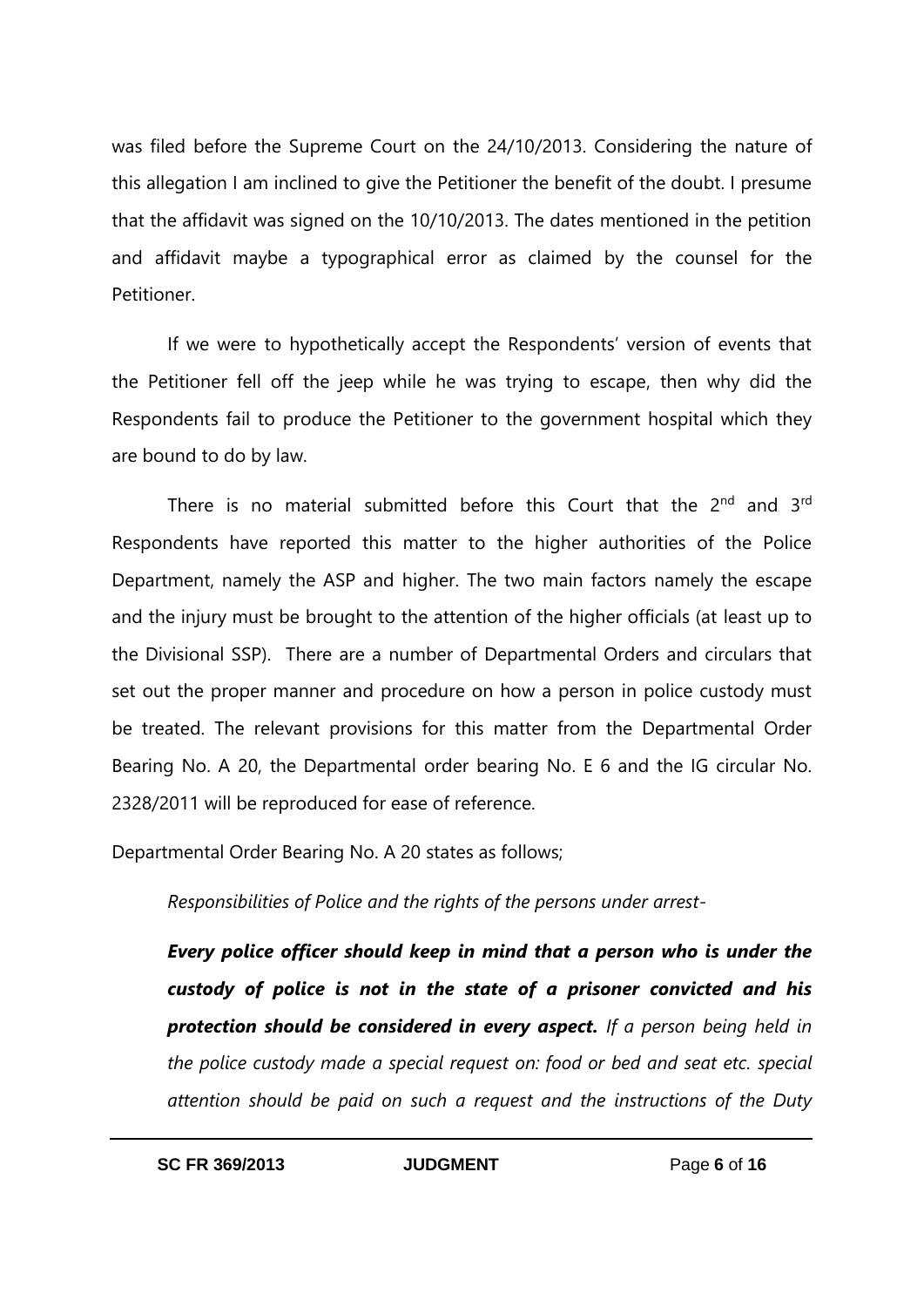*officer should be sought in that regard. The Duty Officer shall facilitate such amenities unless it causes a prejudice to the custody.*

*2. A. - Arrest: when a person is arrested it should be done without the acts of violence as much as possible. In a case of arresting a violent person the police powers should be used only to the extent it is required to suppress powers.*

(Emphasis added)

Departmental Order Bearing No. E 6 sets out the procedure to be followed by the police when a prisoner escapes from the custody of the police. This same procedure is applicable where a suspect attempts to escape from the custody of the police. It states as follows;

*2. At every occasion when a prisoner escapes, such should be informed to the Assistant Superintendent of Police, Superintendent of Police and to the information room of the Headquarters through a telephone call or email along with a complete description of the person or persons who have escaped.*

*5. If an escaped accused is taken in to the custody of the Police and when he is taken into custody, it should be informed to all who had been informed earlier that he is taken back to the custody of the police.* 

(Emphasis added)

The IG circular No. 2328/2011 sets out the manner in which the suspects who are under the custody of the police should be protected. This circular states as follows;

*02. in making an arrest of a suspect, the police should comply with Section 23 of the Code of Criminal Procedure Act No. 15 of 1979 and whereas –*

**SC FR 369/2013 JUDGMENT** Page **7** of **16**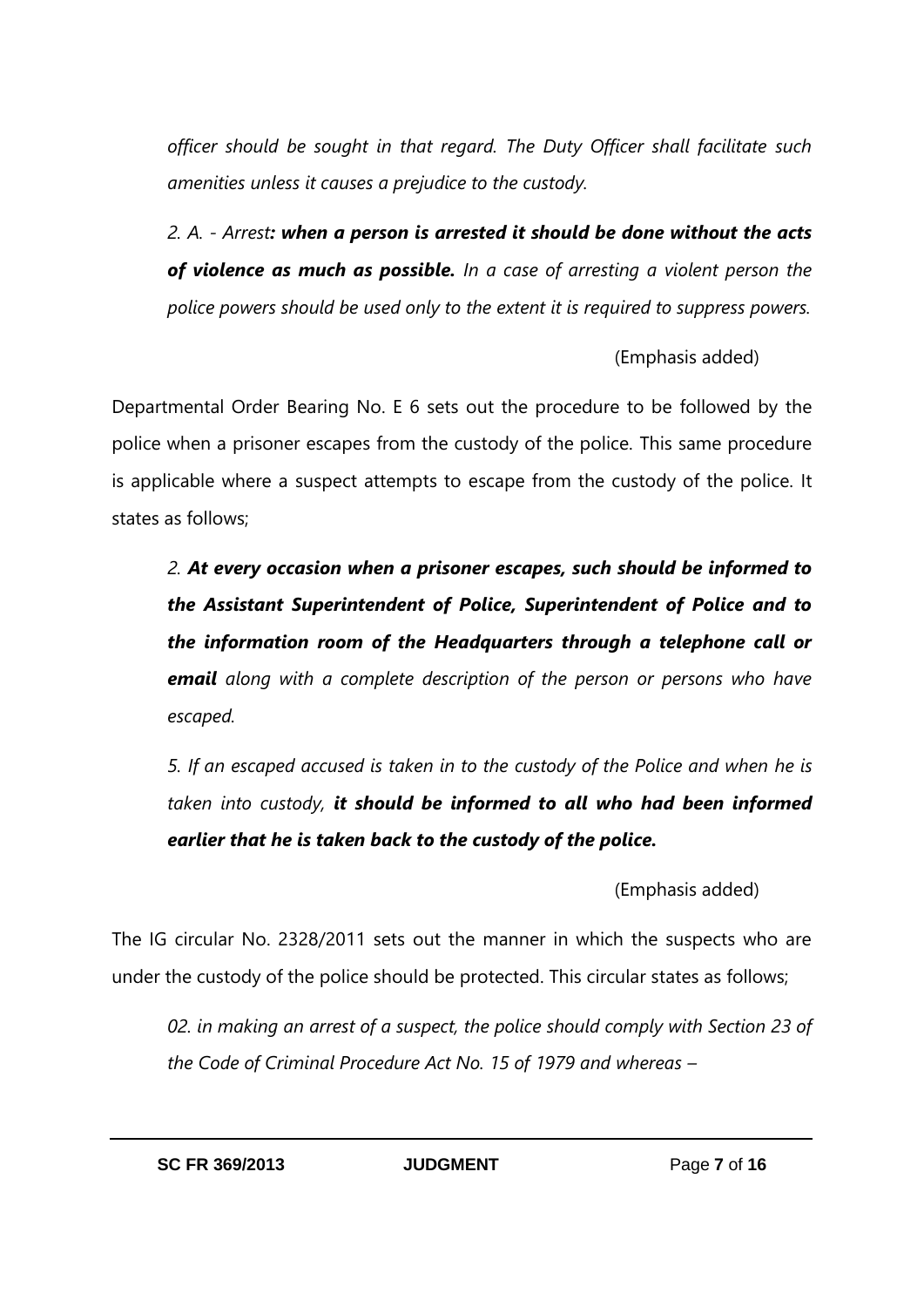*IV. When an arrested person has injuries, he should be referred to a Judicial Medical Officer and a report should be obtained thereby. If the suspect does not hesitate to provide a statement, a statement should be taken over the injuries.* 

*X. The said telephone message should be inclusive of: the place, time in which the suspect is arrested, the reason for the arrest, and details which describe whether special incidents happened when the suspect is arrested. When such a telephone message is received, the Gazetted Officer in charge of the District shall promptly ascertain the information of the said arrest from the relevant police station whereas the said officer should provide all the instructions required over the further investigation of the suspect and producing him to the courts to the Officer -in- Charge and the Investigation Officer. When it is felt that the arrested suspect should have to be examined, he should visit the relevant Police Station and instructions required for examining the suspect and for the investigations should be provided.*

*XI. All the Officers- in - Charge are liable to work in a manner which ensure the rights and protection of all persons who are being arrested. The officers in charge of the District who are monitoring such places should strictly monitor the rights and protection of the people who are under arrest.*

*03.* 

*III. All records of moving the suspect to another place should be duly noted in the information book*

*04. It shall be the duty of all the officers in charge of the Districts cum Divisions and the Deputy Inspector Generals who are in charge of Ranges to execute*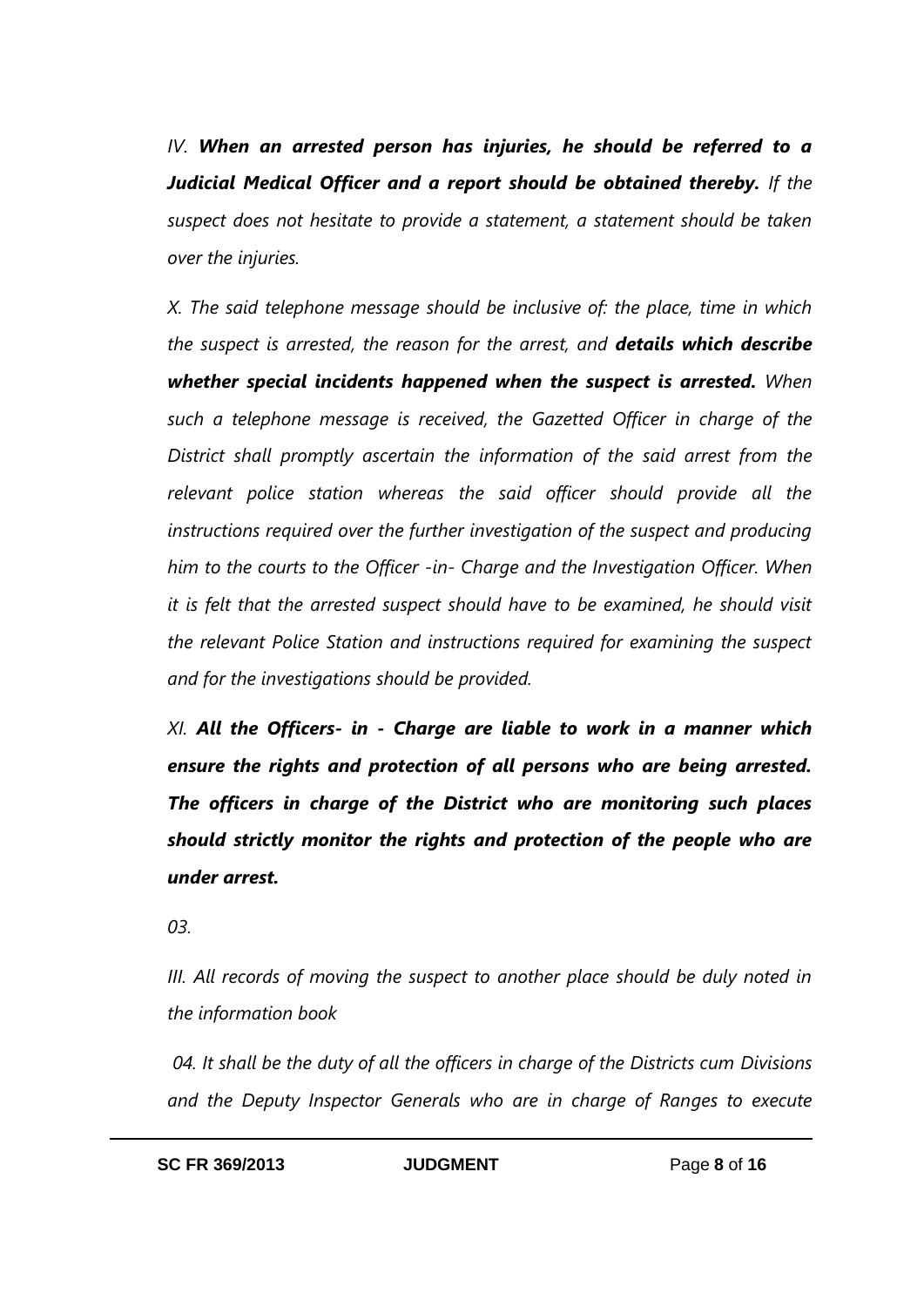*constant monitoring process as to whether the said instructions are properly carried in to effect and rights of the arrested suspects are properly ensured.*

## (Emphasis added)

Thus, on examination of the aforementioned provisions it is evident that the Respondents involved in this matter had not complied with the necessary procedure as set out above. It is also unheard of that when a person is injured when trying to escape from the police custody for him to be taken to an ayurvedic medical physician to be treated.

In the given circumstances as per the Code of Criminal Procedure Act No. 15 of 1979 the police officer is compelled to produce him before a Government Medical Officer and must obtain a report (MLR) and submit the same to the Magistrate and the recoveries made by the police officer must be checked and itemized.

When taking into comparison the duties and responsibilities of the Petitioner and the Respondent Police Officers, it is evident that the petitioner is just an ordinary citizen of the country. However, the Respondents as police officers are expected by virtue of the colour of their uniform to be more accountable in their duty than an ordinary citizen of the country. A police officer is a repository of State duties, who has been prescribed with law enforcement duties. When a fundamental rights application of this nature is filed, Court expects reasonable explanation with documents and evidence and not just a mere denial. A denial in itself will not suffice. In the case of *Ansalin Fernando v Sarath Perera, Officer – In – Charge, Police*  **Station Chilaw and Others [(1992) SLR Vol. 2 411)** Kulatunga J stated as follows;

*I* do not consider it proper to reject such an allegation merely because the *police deny it or because the aggrieved party cannot produce medical evidence of injuries. Whether any particular treatment is violative of Article 11 of the*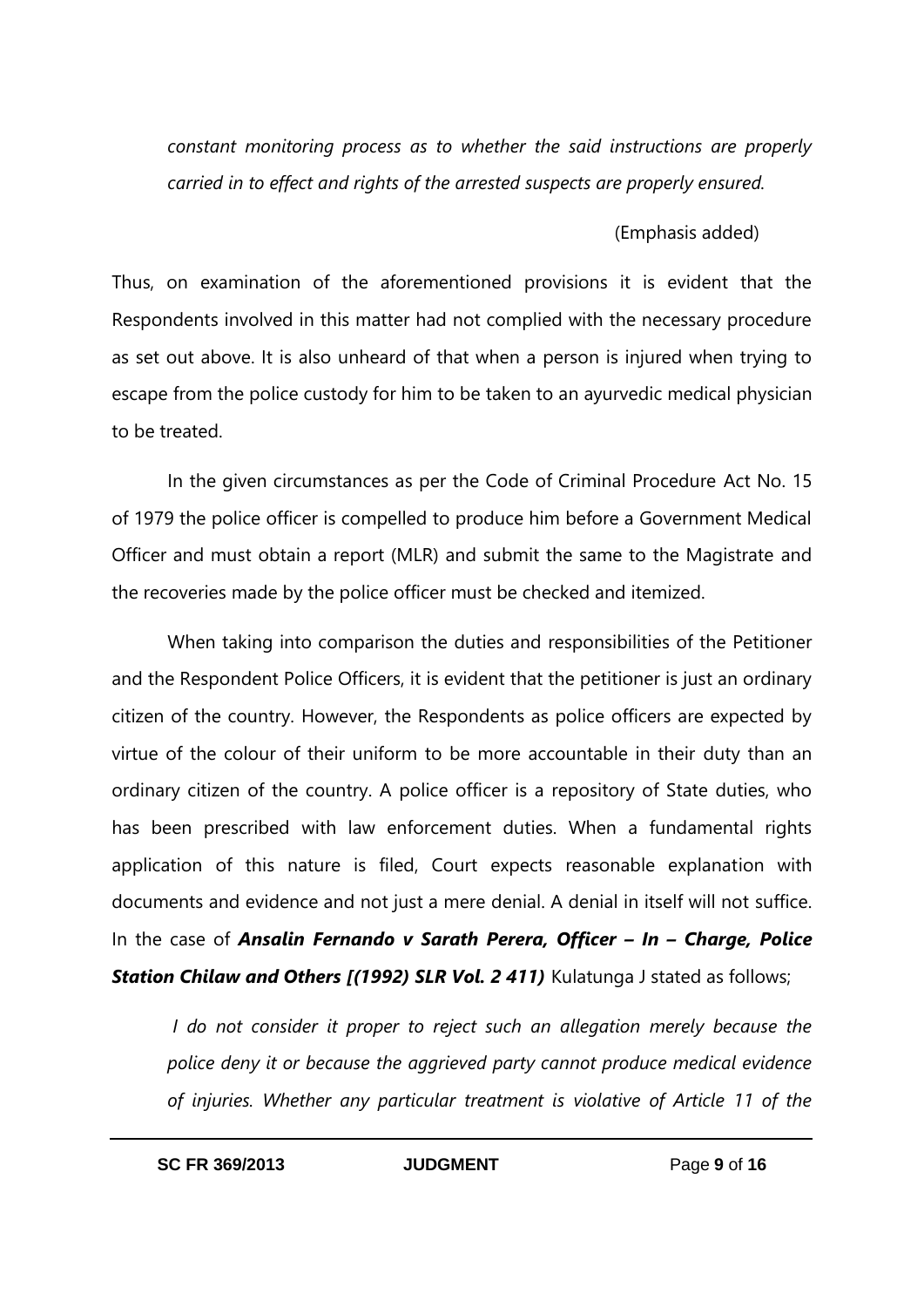*Constitution would depend on the facts of each case. The allegation can be established even in the absence of medically supported injuries.*

The mission of the Sri Lanka Police Department reads as *"Sri Lanka police is committed and confident to uphold and enforce the law of the land, to preserve the public order, prevent crime and terrorism with prejudice to none – equity to all"* equity generally means what is fair and just, moral and ethical. Consequently, it can be stated that by committing acts that constitute acts of torture a police officer would be acting against the mission and vision on which the Sri Lanka Police was founded. Additionally, he or she would also be acting beyond the colours of his or her uniform.

Article 1 of The Convention against Torture and Other Cruel, Inhuman or Degrading Treatment or Punishment defines torture as follows;

*For the purposes of this Convention, the term "torture" means any act by which severe pain or suffering, whether physical or mental, is intentionally inflicted on a person for such purposes as obtaining from him or a third person information or a confession, punishing him for an act he or a third person has committed or is suspected of having committed, or intimidating or coercing him or a third person, or for any reason based on discrimination of any kind, when such pain or suffering is inflicted by or at the instigation of or with the consent or acquiescence of a public official or other person acting in an official capacity. It does not include pain or suffering arising only from, inherent in or incidental to lawful sanctions.*

The Convention against Torture and Other Cruel, Inhuman or Degrading Treatment or Punishment Act No.22 of 1994 defines torture as follows;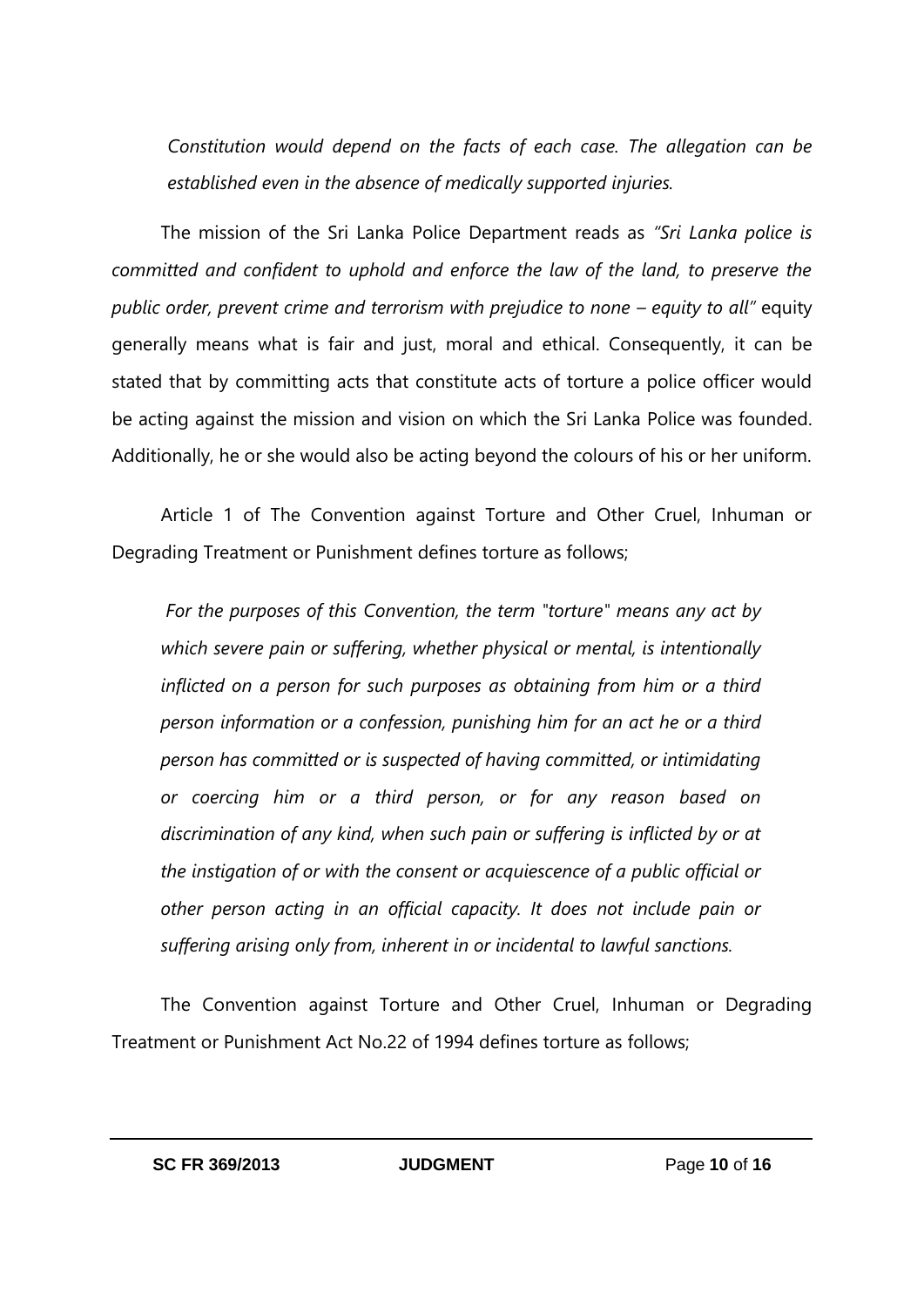#### **Section 12 -**

*"torture" with its grammatical variations and cognate expressions, means any act which causes severe pain, whether physical or mental, to any other person, being an act, which is;*

*(a) done for any of the following purposes that is to say*

*(i) obtaining from such other person or a third person, any information or confession; or*

*(ii) punishing such other person for any act which he or a third person has committed or is suspected of having committed; or*

*(iii) intimidating or coercing such other person or a third person; or*

*(b) done for any reason based on discrimination,*

*and being in every case, an act which is done by, or at the initiation of, or with the consent or acquiescence of, a public officer or other person acting in an official capacity.*

Article 5 of the Universal Declaration of Human Rights provides for the protection of persons from torture. It states that *No one shall be subjected to torture or to cruel, inhuman or degrading treatment or punishment.*

The right to freedom from torture is enshrined in various human rights instruments and protects all individuals from being intentionally subjected to severe physical or psychological distress by, or with the approval or acquiescence of, government agents acting for a specific purpose, including to inflict punishment or to obtain information. Torture is a crime under international law. According to the relevant instruments it is prohibited and it cannot be justified under any circumstances. The right to freedom from torture is one of the most universally

**SC FR 369/2013 JUDGMENT** Page **11** of **16**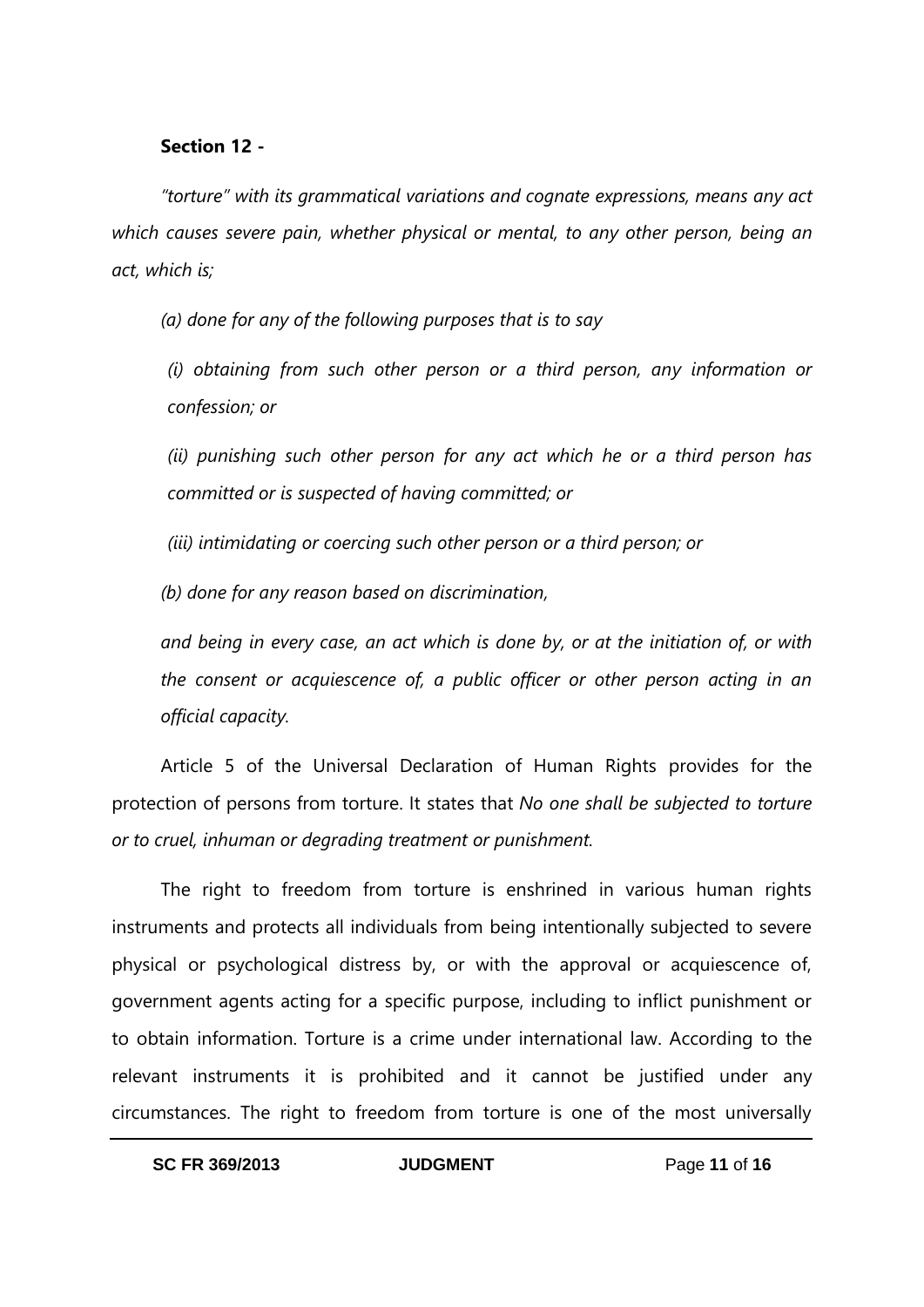recognized human rights and as such the protection from torture has attained status as a *jus cogens.* Dr. Jayampathy Wickramaratne in his book Fundamental Rights in Sri Lanka (1996, at page 114) writes that the intentional and wanton infliction of pain and suffering is one of the most shameful acts that one human can perpetrate on another. Torture is one of the vilest acts perpetrated by human beings on their fellow creatures. It annihilates human personality and denies the inherent dignity of a human being and should not be condoned under any circumstances.

Article 11 of our Constitution guarantees that no person shall be subjected to torture or to cruel, inhuman or degrading treatment or punishment. This is an unqualified non – derogable right and every person is entitled to it. This unqualified nature of the right and the fact that this provision is entrenched makes it abundantly clear that the Constitution envisages 'zero tolerance' towards cruel, inhuman or degrading treatment which is the anti-thesis of 'Human Dignity'.

In the case of *Amal Sudath Silva v Kodituwakku Inspector of Police and*  **Others [(1987) Vol. 2 SLR 119]** Atukorale J stated as follws;

*"Article 11 of our Constitution mandates that no person shall be subjected to torture, or to cruel, inhuman or degrading treatment or punishment. It prohibits every person from inflicting torture some, cruel or inhuman treatment on another. It is an absolute fundamental right subject to no restrictions or limitations whatsoever. Every person in this country, be he a criminal or not, is entitled to this right to the fullest content of its guarantee. Constitutional safeguards are generally directed against the State and its organs. The police force being an organ of the State is enjoined by the Constitution to secure and advance this right and not to deny, abridge or restrict the same in any manner and under any circumstances. Just as much as this right is enjoyed by every member of the police force, so is he prohibited from denying the same to others,* 

**SC FR 369/2013 JUDGMENT** Page **12** of **16**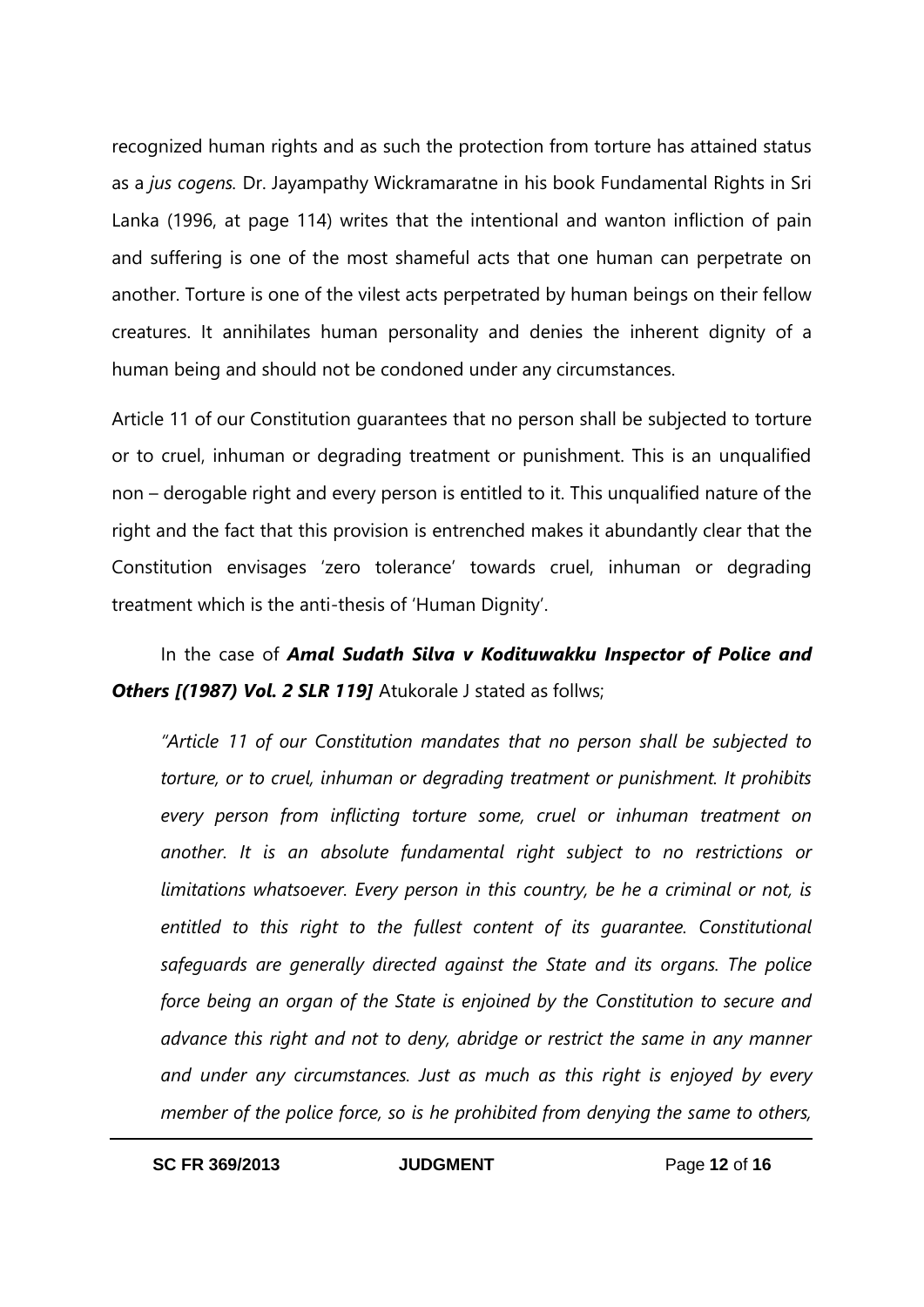*irrespective of their standing, their beliefs or antecedents. It is therefore the duty of this court to protect and defend this right jealously to its, fullest measure with a view to ensuring that this right which is declared and intended to be fundamental is always kept fundamental and that the executive by its action does not reduce it to a mere illusion. This court cannot, in the discharge of its constitutional duty, countenance any attempt by, any police officer however high or low, to conceal or distort the truth induced perhaps, by a false sense of police solidarity. The facts of this case have revealed disturbing features regarding third degree methods adopted by certain police officers on suspects held in police custody. Such methods can, only be described as barbaric, savage and inhuman. They are most revolting to one's sense of human decency and dignity particularly at the present time when every endeavor is being made to promote and protect human rights. Nothing shocks the conscience of a man so much as the cowardly act of a delinquent police officer who subjects a helpless suspect in his charge to depraved and barbarous methods of treatment within the confines of the very premises in which he is held in custody. Such action on the part of the police will only breed contempt for the law and will tend to make the public lose confidence in the ability of the police to maintain law and order. The petitioner may be a hard-core criminal whose tribe deserve no sympathy. But if constitutional guarantees are to have any meaning or value in our democratic set up, it is essential that he be not denied the protection guaranteed by our Constitution"*

In *Velmurugu v Attorney General and Another [(1981) Vol. 1 SLR 406]* it was held that;

*Article 11 which gives protection from torture and ill-treatment is the only fundamental right that is entrenched in the Constitution in the sense that an amendment of this clause would need not only a two-third majority but also*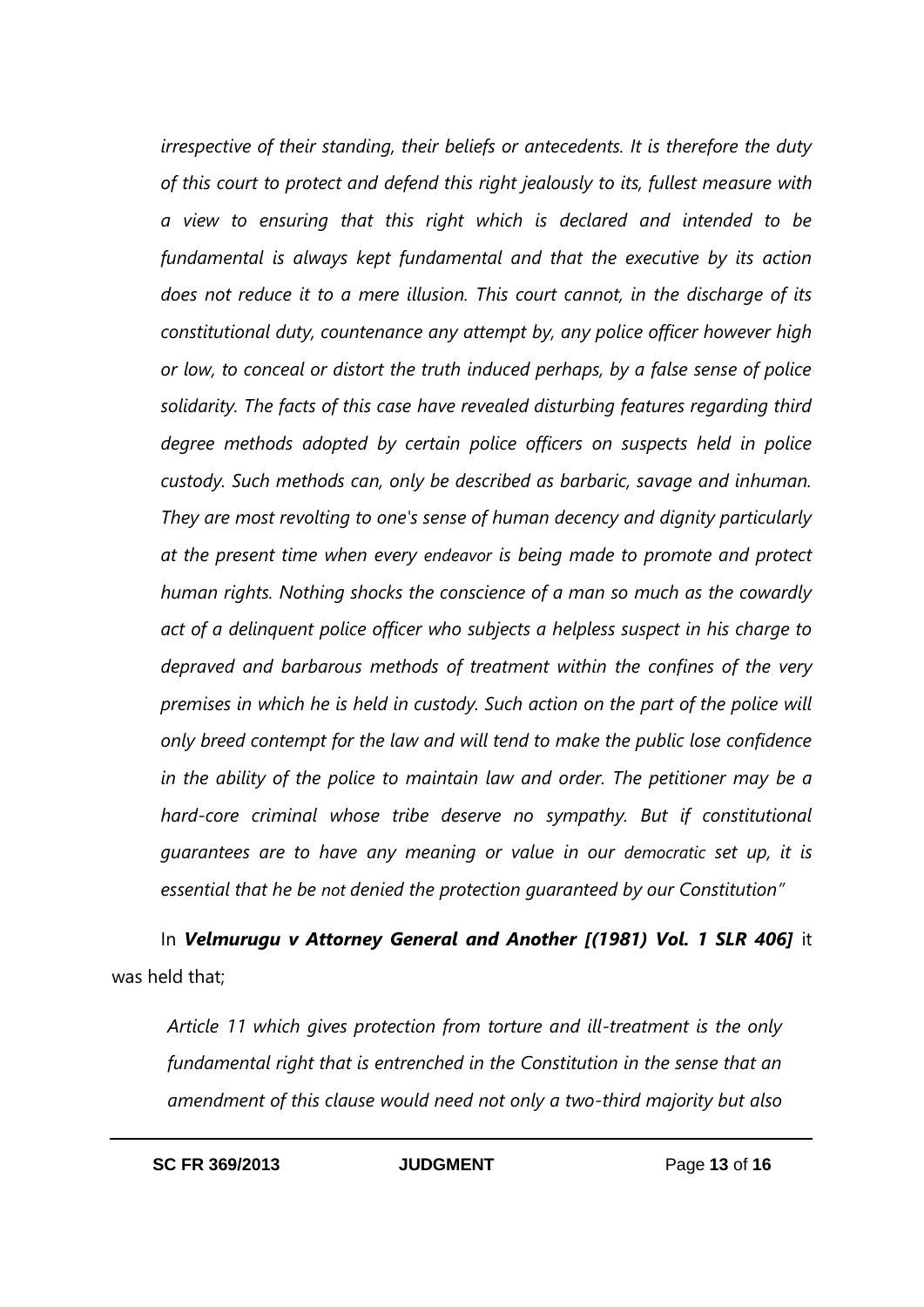*a Referendum. It is also the only right in the catalogue of rights set out in Chapter III that is of equal application to everybody and which in no way can be restricted or diminished. This right occupies a preferred position and it is the duty of this court to give it full play and to see that its provisions enjoy the maximum application.*

(Emphasis added)

In the case of *Bandula Samarasekara v Vijith Alwis, OIC Ginigathhena Police Station and Others [(2009) Vol. 1 SLR 213]* Dr. Shirani Bandaranayake stated as follows;

*"It is the duty of a police officer to use his best endeavour and ability to prevent all crimes, offences and public nuisances and more importantly to preserve the peace. In order to carry out his duties efficiently and effectively, it would be necessary to have the trust and respect of the public. It is not easy to command that from the public and in order to earn such trust and respect, the police officers must possess a higher standard of moral and ethical values than is expected from an average person.*

In **Senthilnayagam and Others v Seneviratne and Another [(1981) Vol. 2 SLR 1871** Justice Colin Thome noted that:

*"The Courts have been jealous of any infringement of personal liberty and care is not to be exercised less vigilantly, because the subject whose liberty is in question may not be particularly meritorious"*

 In the Indian case of *State of Uttar Pradesh vs Ram Sagar Yadav and others (***1985 AIR 416)** it was held;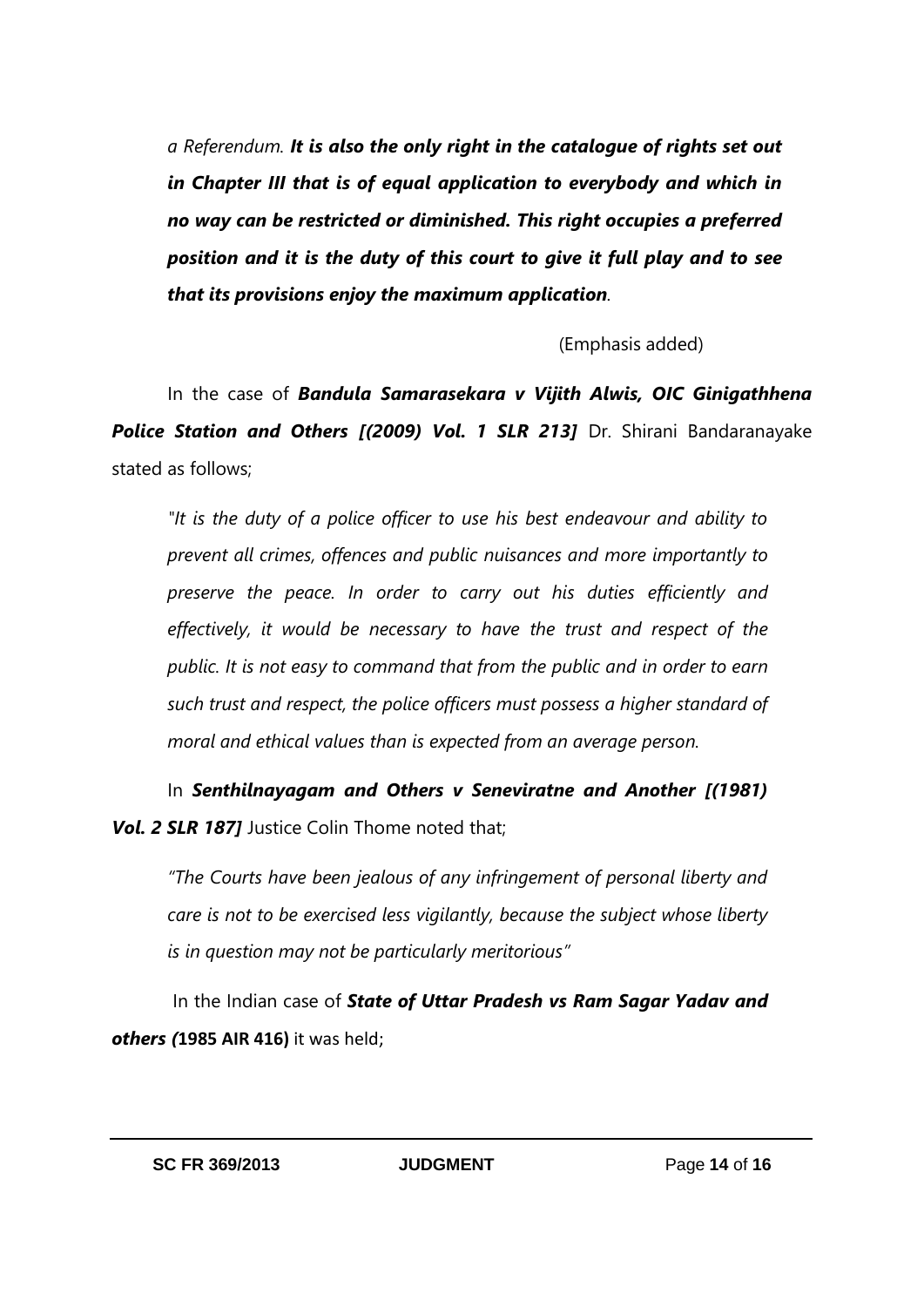*"It is necessary that the Government amends the law appropriately so that policemen who commit atrocities on persons who are in their custody are not allowed to escape by reason of paucity or absence of evidence. Police Officers alone and none else can give evidence as regards the circumstances in which a person in their custody comes to receive injuries while in their custody. Bound by ties of a kind of brotherhood, they often prefer to remain silent in such situations and when they choose to speak they put their own glass upon facts and pervert the truth. The result is that persons, on whom atrocities are perpetrated by the police in the sanctum sanctorum of the Police Station, are left without evidence to prove who the offenders are. The law as to the burden of proof in such cases may be re-examined by the legislature so that hand-maids of law and order do not use their authority and opportunities for oppressing the Innocent citizens, who look to them for protection."*

## (Emphasis added)

 It must also be noted that when this application initially came before this court the Attorney general appeared for all the Respondents however once leave to proceed was granted the Attorney general did not appear for the 2<sup>nd</sup> and 3rd Respondents.

 Considering the available material, I find the complaint made by the Applicant to be factual, that he was subject to torture at the hands of the 2<sup>nd</sup> and 3rd Respondent. Therefore, I find that the right of the Applicant enshrined under Article 11 of the Constitution was violated.

 There are several cases decided by this court time and time again that declare that the state should take strict measures to prevent abuse of authority